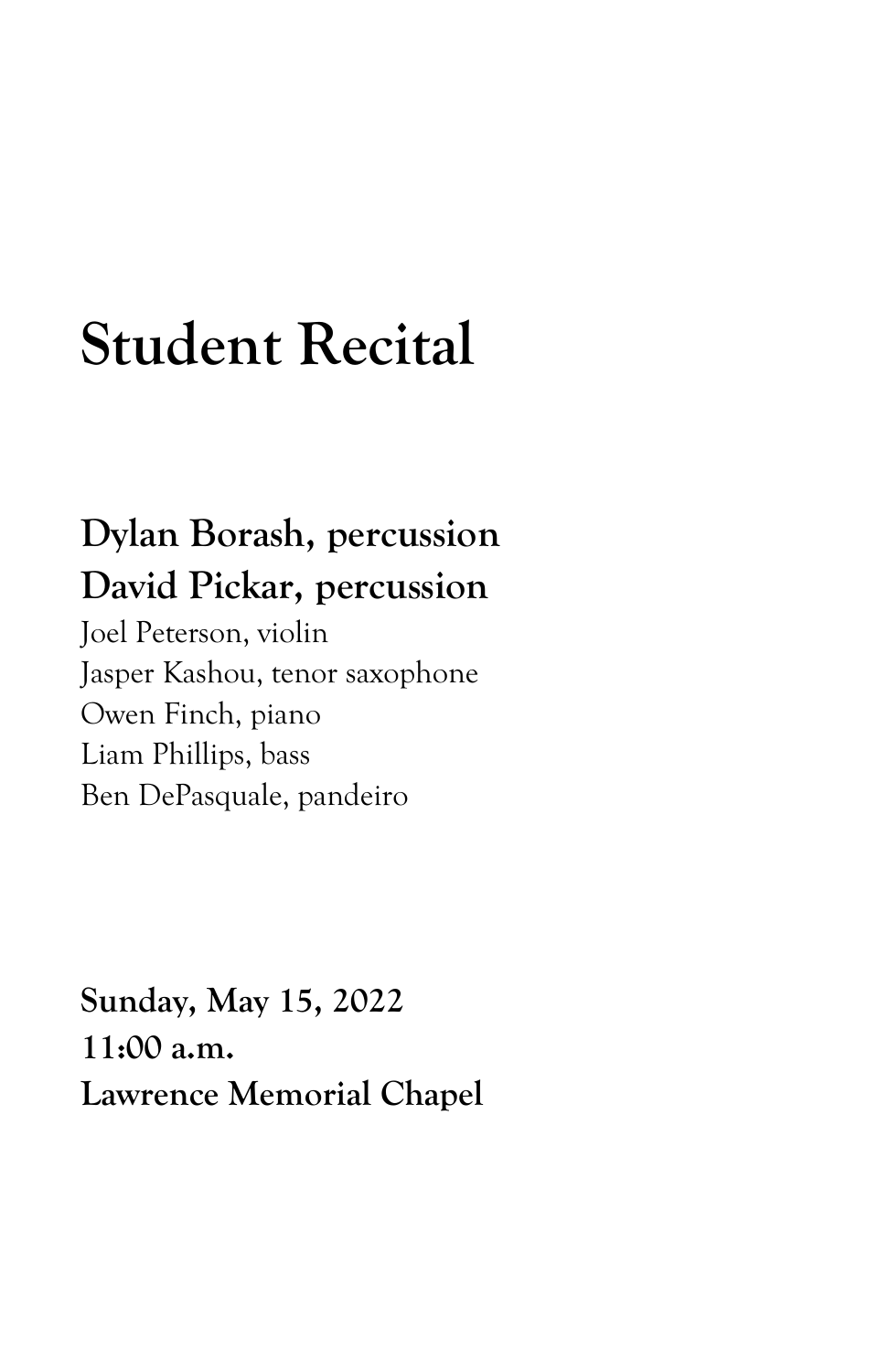*Strive To Be Happy* Ivan Trevino

#### Dylan Borash, marimba

*Etude No. 9 for Timpani* Jacques Delécluse

(1933-2015)

Dylan Borash, timpani

Menthology Sweet Thing

### Dylan Borash, marimba Joel Peterson, violin

(b. 1952)

#### Dylan Borash, percussion

*March* Joe Tompkins (b. 1970) David Pickar, snare drum and bass drum with foot pedal

*Chorinho Picante* Fred Hersch **Fred Hersch** 

(b. 1955)

### David Pickar, marimba Ben DePasquale, pandeiro

*Eight Pieces for Four Timpani* Elliott Carter VIII. March (1908-2012)

David Pickar, timpani

(b. 1983)

*Legal Highs* David Jones Mister Coffee (b. 1958)

*Latin Journey* David Mancini